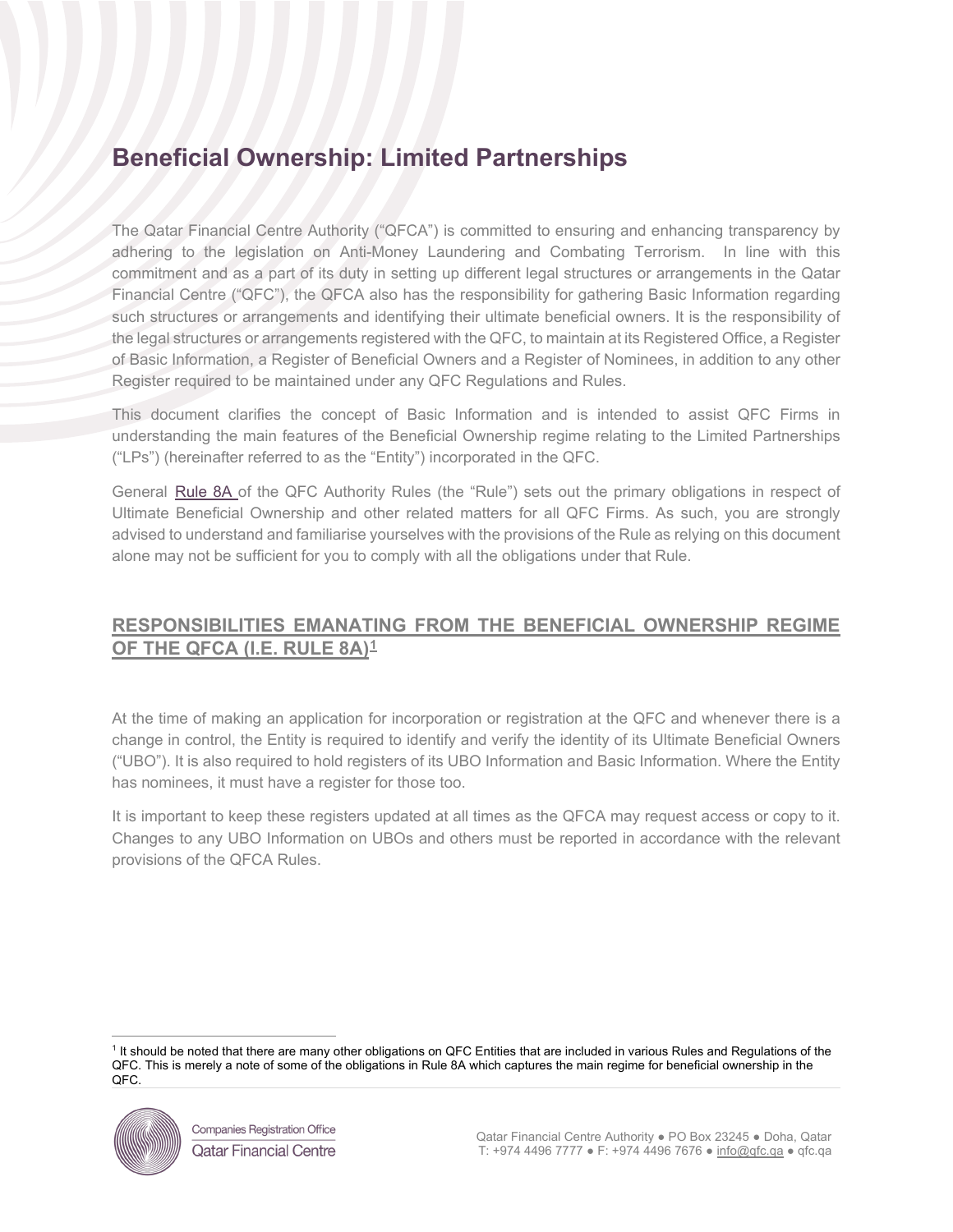# **(A) BASIC INFORMATION**

### **What is Basic Information?**

Basic information means the following information relating to the Entity:

- 1. Name of the Entity;
- 2. Proof of its incorporation or registration (e.g., Certificate of Incorporation);
- 3. Its legal form and status (e.g., LP);
- 4. Address of its registered office;
- 5. Basic regulating power (e.g., Partnership);
- 6. List of key persons including General Partners and Limited Partner; and
- 7. Voting rights associated with each Partner of the Entity.

#### **When should the Basic Information be submitted with the QFCA?**

The Entity needs to provide the Basic Information at the time of making an application for registration in the QFC and whenever requested by the QFCA or in accordance with the QFC Rules and Regulations. This information may change during the life of the Entity, so it is important that the Entity maintains at its registered office a register of Basic Information and keep it up-to-date.

# **(B) BENEFICIAL OWNERSHIP**

#### **What is Beneficial Ownership?**

**Beneficial Ownership** is a term that is used to determine the natural persons who ultimately own or control a certain legal structure or arrangement. For instance, the Partner of a given entity may be owned or controlled by another corporate entity which, in turn, may be owned by a natural person. It is this natural person who is the UBO of the entity.

Thus, the chain of ownership or control will need to be determined up until we are able to identify the natural person who is the UBO of the Entity. As such, the Beneficial Ownership regime tracks through several layers of the Entity's legal/corporate and natural owners to determine the UBO. In the QFC, UBO is determined according to a set of criteria that is established under the [Rule](https://qfcra-en.thomsonreuters.com/rulebook/qfca-rules-0) .

#### **How is the UBO of a QFC Firm determined?**

A UBO in respect of an Entity is a natural person who:

1. holds or controls, directly or indirectly, including through contractual arrangements, or by any other means, 20% or more of the capital, profits or voting rights of that partnership; or

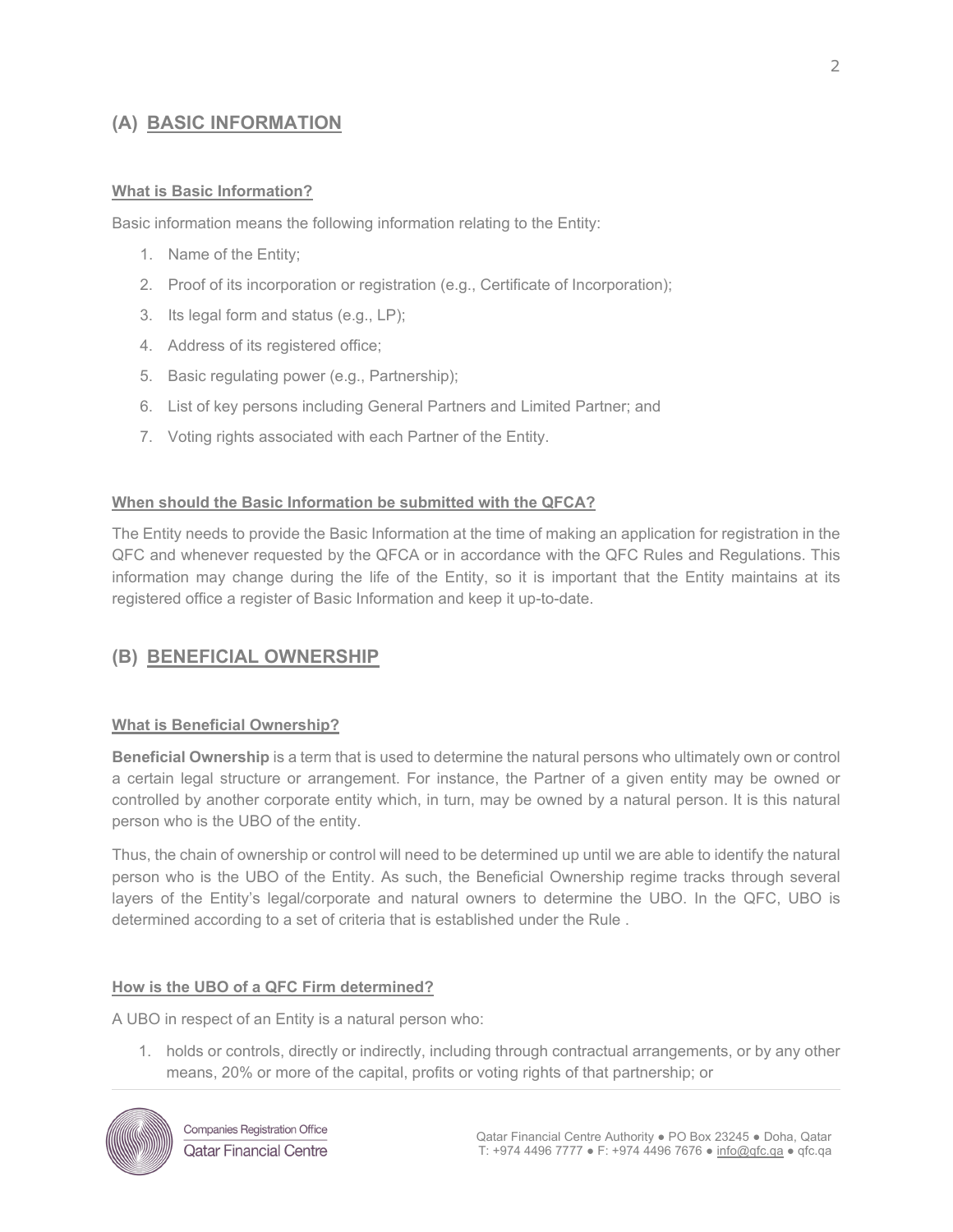2. has the right to exercise, or actually exercises, control over the management of the partnership.

Where any of the above roles are fulfilled by a legal person (including legal arrangements), the Entity must identify the natural person(s) who ultimately exercise control over such legal person(s) as the Beneficial Owners. It is important that the Entity traces through all the legal person(s) or legal arrangements in order to determine and identify the natural person that is the UBO of the Entity.

Please see General [Rule 8A](https://qfcra-en.thomsonreuters.com/rulebook/qfca-rules-0) of the QFCA Rules for information on how a UBO is determined.

# **What is Beneficial Owner ("BO") Information?**

Once the Ultimate Beneficial Owner is determined, the Entity must provide to the QFCA the following information about such UBO:

- 1. Full name as it appears on that person's passport or other government issued national identification document, including identifying number, country of issue, date of issue and expiry;
- 2. Nationality(s), place and date of birth;
- 3. Residential address or address for service of notices;
- 4. The date on which that person became or ceased to be a Beneficial Owner;
- 5. Voting rights associated with each Partner;
- 6. A brief description of the basis on which the person exercises control, if control is exercised through means other than voting rights; and
- 7. The date on which the register of Beneficial Owners was last updated.

# **(C) NOMINEES**

Financial Action Task Force (FATF), the global standard setter and policymaking and an enforcement body in the field of combating money laundering, terrorism financing and other threats to the international financial system in the Interpretive Note[2](#page-2-0) to its Recommendation 24, explicitly provides that "...countries that have legal persons that …allow nominee shareholders or nominee directors, should take effective measures to ensure that they are not misused for money laundering or terrorist financing".

In the same Interpretive Note, countries are required to take measures to prevent the misuse of nominee shareholders and directors by, for example, requiring nominee shareholders and directors to disclose the identity of their nominator to the Entity and to the relevant company registry and this information to be included in the relevant register[3](#page-2-1).

<span id="page-2-1"></span><span id="page-2-0"></span>[ownership-of-legal-persons](https://cfatf-gafic.org/index.php/documents/fatf-40r/390-fatf-recommendation-24-transparency-and-beneficial-ownership-of-legal-persons) (See under Section D)



<sup>2</sup> [https://cfatf-gafic.org/index.php/documents/fatf-40r/390-fatf-recommendation-24-transparency-and-beneficial](https://cfatf-gafic.org/index.php/documents/fatf-40r/390-fatf-recommendation-24-transparency-and-beneficial-ownership-of-legal-persons)ownership-of-legal-persons<br><sup>3</sup> [https://cfatf-gafic.org/index.php/documents/fatf-40r/390-fatf-recommendation-24-transparency-and-beneficial-](https://cfatf-gafic.org/index.php/documents/fatf-40r/390-fatf-recommendation-24-transparency-and-beneficial-ownership-of-legal-persons)